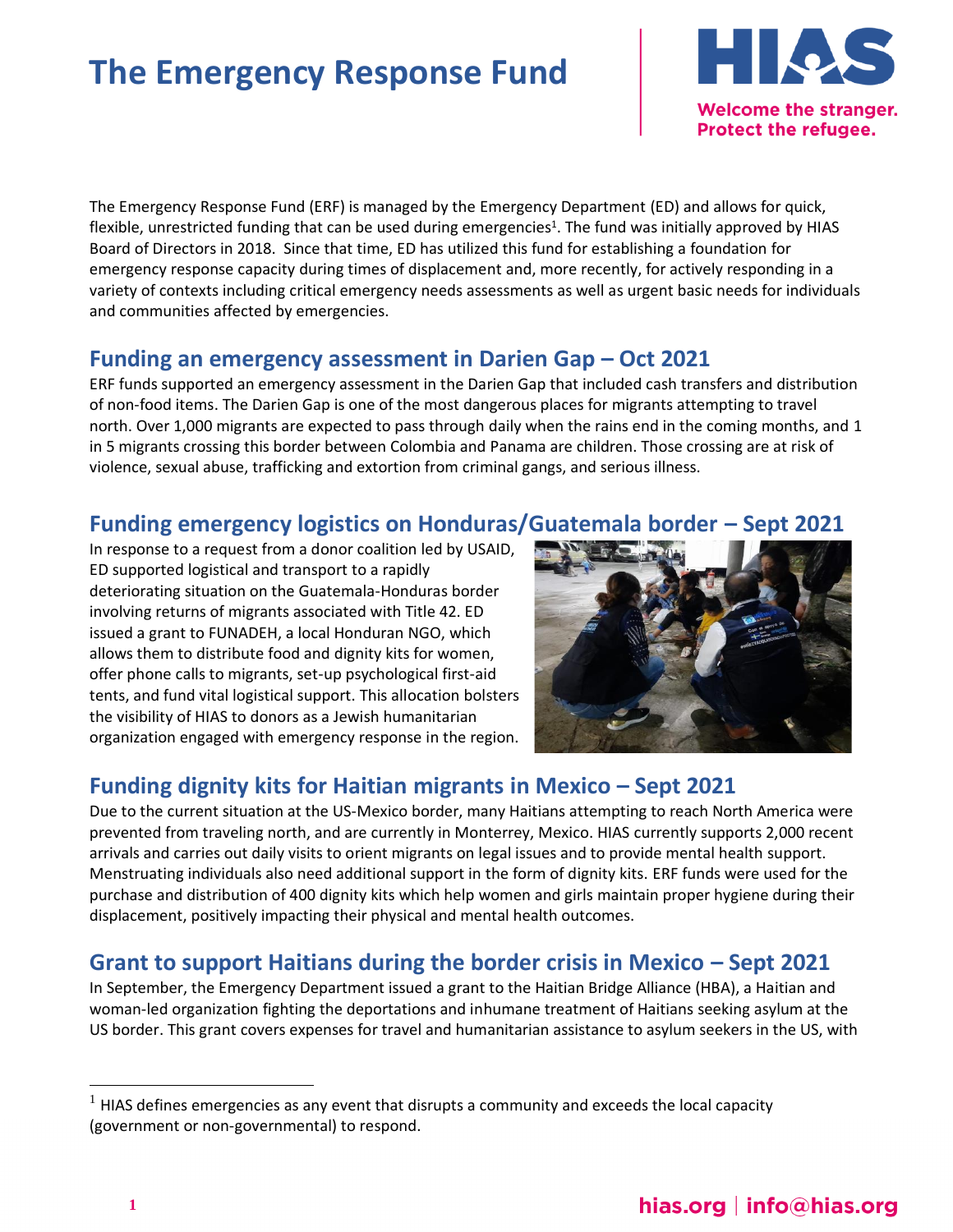a focus on families with children. It also supports salary and expenses for policy advocacy with the White House and Congress to stop deportations and expulsions of asylum seekers.

### **Funding emergency relief during the Guyana floods – July 2021**

In July, ED allocated its first tranche of funding from the ERF for flood affected communities in Guyana. These funds were used to conduct a rapid needs assessment, conduct post-flood outreach and provide solar lamps, COVID-19 vaccines and malaria testing and treatment to over a hundred households in nine villages. The assessment resulted in the provision of emergency psychosocial support and the distribution of critical relief items including food and potable water, hygiene items such as soap and sanitary pads, and tarpaulins for shelter.

### **Funding a humanitarian assessment in the Northern Triangle – July 2021**



The Emergency Department used ERF resources to fund multiple assessments in Honduras, Guatemala and El Salvador in order to position HIAS to apply for emergency funding with large institutional donors including USAID, PRM and UNHCR. This region is plagued by chronic displacement, high poverty, recurrent climatic crises, violence, and limited access to health and other basic services. Outcomes of the trip included networking opportunities with large institutional donors and other non-government organizations operating in the region.

#### **Funding emergency assistance to Sudanese refugees in Chad – Jan 2022**

An ERF allocation went to HIAS Chad to fund their emergency work supporting an influx of 10,000 refugees from Sudan and the Central African Republic in Guereda, Adre and Goz-Beida. This funding has allowed HIAS Chad to improve the well-being of displaced populations through mental health and psychosocial support, GBV prevention and the strengthening of social protection services. The HIAS Chad team is also providing new arrivals with food and nonfood items such as blankets, mats, mosquito nets, jerry cans and hygiene products.



### **Funding legal assistance to influx of asylum seekers in Israel – Jan 2022**

HIAS Israel received an ERF grant to enhance their legal aid program's capacity to respond to the urgent needs created by an announcement granting temporary residency status to 2,445 Sudanese asylum seekers. Through this allocation to HIAS Israel, the team was able to strengthen their ability to provide legal protection and